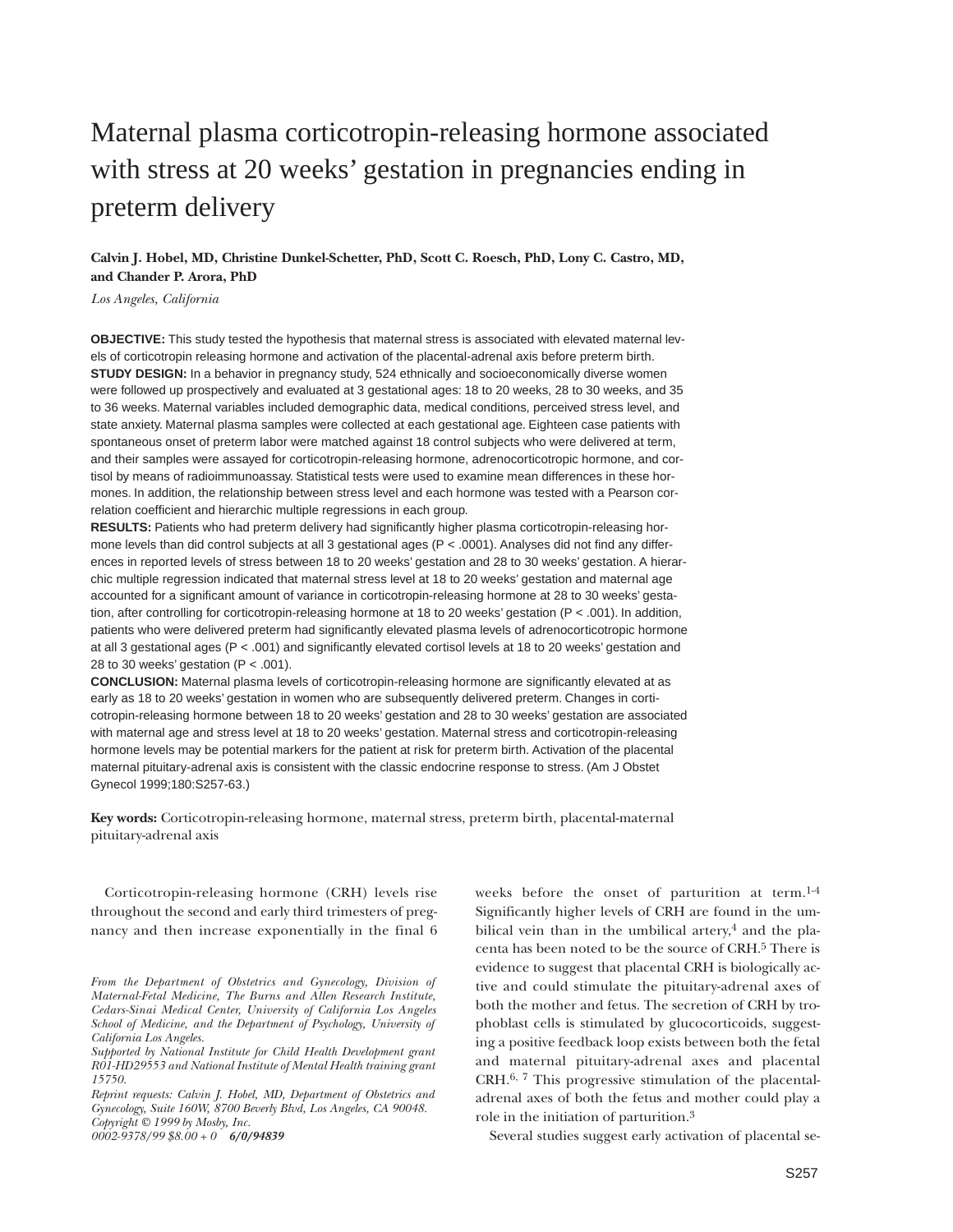cretion of CRH in preterm labor.1, 8, 9 None of these investigators, however, has proposed a clinically relevant mechanism for activating placental production of this peptide. Petraglia et al<sup>10</sup> identified several neurotransmitters and peptides that modulate the release of immunoreactive CRH from cultured human placental cells. These include norepinephrine, epinephrine, acetylcholine, angiotensin II, interleukin 1, arginine vasopressin, and oxytocin.10 Because CRH has been clearly implicated in the mediation of the response to stress and because stress hormones such as epinephrine, norepinephrine, and cortisol are known to modulate CRH production in placental tissue in vitro, we proposed to study the role of maternal stress in activating the rise in CRH level before preterm birth.6, 11

### **Methods**

**Subjects.** We prospectively followed up 524 ethnically and socioeconomically diverse women to assess the effects of maternal behaviors and biologic markers during pregnancy on outcome. We assessed fetal and maternal conditions at 3 gestational ages: time 1 (18-20 weeks' gestation), time 2 (28-30 weeks' gestation), and time 3 (35- 36 weeks' gestation). We then assessed outcome at delivery. Forty-seven women were delivered preterm: 22 idiopathic, 16 preterm premature rupture of membranes, and 9 indicated. Blood samples were available from 18 case patients who had spontaneous onset of preterm labor (12 idiopathic, 2 mild preeclampsia, 2 transient hypertension, and 2 preterm premature rupture of membranes). Eighteen patients who were delivered at term were matched against the preterm group for age, previous birth outcome, smoking status, and race to constitute a control group. All patients were assessed between 9 o'clock AM and 1 o'clock PM.

**Measures of response to stress.** An 8-item abbreviated version of the Perceived Stress Scale, developed by Cohen et al,12 was administered to measure general feelings of stress during pregnancy. This scale quantifies the perception of situations in one's life as unpredictable, uncontrollable, and taxing. It has been used as a measure of chronic stress level in studies of stress effects on health and in several studies with pregnant women.13-15 Items ask participants how often in the last month they felt unable to control important things in life, deal with daily hassles, cope with life changes, handle personal problems, control irritations, and overcome difficulties, and also how often they felt that things were going well and they were "on top of things." Responses are provided on a 5-point scale anchored by *1* (never) and *5* (almost always). This scale was administered by interview at each gestational age. A shortened 10-item version of Spielberger's State Anxiety Inventory was used to measure subjective feelings of anxiety during pregnancy.16 This scale is psychometrically sound, can be used on repeated occasions, and has been widely used in previous pregnancy studies.17 It presents participants with a list of adjectives, including *calm, tense, at ease, nervous, jittery, relaxed, worried, steady,* and *frightened,* to describe their feelings during the last few days. Responses are rated on a 4 point scale anchored by *1* (not at all) and *4* (very much). Positive adjectives are recoded to reflect more anxiety. This scale was administered at each gestational age.

Estimates of reliability for the stress variables were high (Perceived Stress Scale at time 1, Cronbach  $\alpha$  = .84; Perceived Stress Scale at time 2,  $\alpha$  = .90; State Anxiety Inventory at time 1,  $\alpha$  = .86; State Anxiety Inventory at time 2,  $\alpha$  = .91). Perceived Stress Scale and State Anxiety Inventory scores were highly intercorrelated (time 1 *r*[34] = .61, *P* < .01; time 2 *r*[34] = .69, *P* < .01). On the basis of these correlations, Perceived Stress Scale and State Anxiety Inventory scores at each gestational age were standardized and summed to create stress level composites (stress level composite at time 1 and stress level composite at time 2).

**Hormonal assays.** At each gestational age blood was collected in chilled glass tubes containing ethylenediaminetetraacetic acid (1 mg/mL blood) and aprotinin (500 kIU/mL blood) and centrifuged at 4°C. Plasma was stored at –70°C until extraction. Plasma was extracted with Sep-Pak C-18 cartridges (Waters Associates, Milford, Mass) for measurement of immunoreactive CRH and adrenocorticotropic hormone (ACTH) levels. Acidified plasma was loaded onto the columns previously activated with 60% acetonitrile in 1% trifluoroacetic acid. The columns were washed twice with 3 mL 1% trifluoroacetic acid. The absorbed peptide was eluted with 3 mL acetonitrile, trifluoroacetic acid buffer and eluant dried in a speed vacuum concentrator (Savant Instruments, Micksville, NY). The dried extracts were stored at –80°C and resuspended in radioimmunoassay buffer at the time of assay. Plasma CRH and ACTH levels were each measured by specific double-antibody radioimmunoassays. Specific polyclonal rabbit antisera and the iodinated peptides were obtained from Peninsula Laboratories (Belmont, Calif). Cross-reactivities of CRH antiserum were 100% for human and rat CRH and none for the precusor of CRH (0%) and human ACTH (0%). ACTH antiserum had cross-reactivities of 100% for human, rat, and 1-24 (human) ACTH fragment; 1% for β-endorphin; and none (0%) for human CRH. The detailed radioimmunoassay procedure has been described previously.18 Cortisol levels in plasma were measured with the doubleantibody cortisol kit (Diagnostic products, Los Angeles, Calif).

# **Results**

Bivariate and multivariate analyses were conducted to test the study hypotheses. First, mean differences in CRH, ACTH, cortisol, and stress levels between the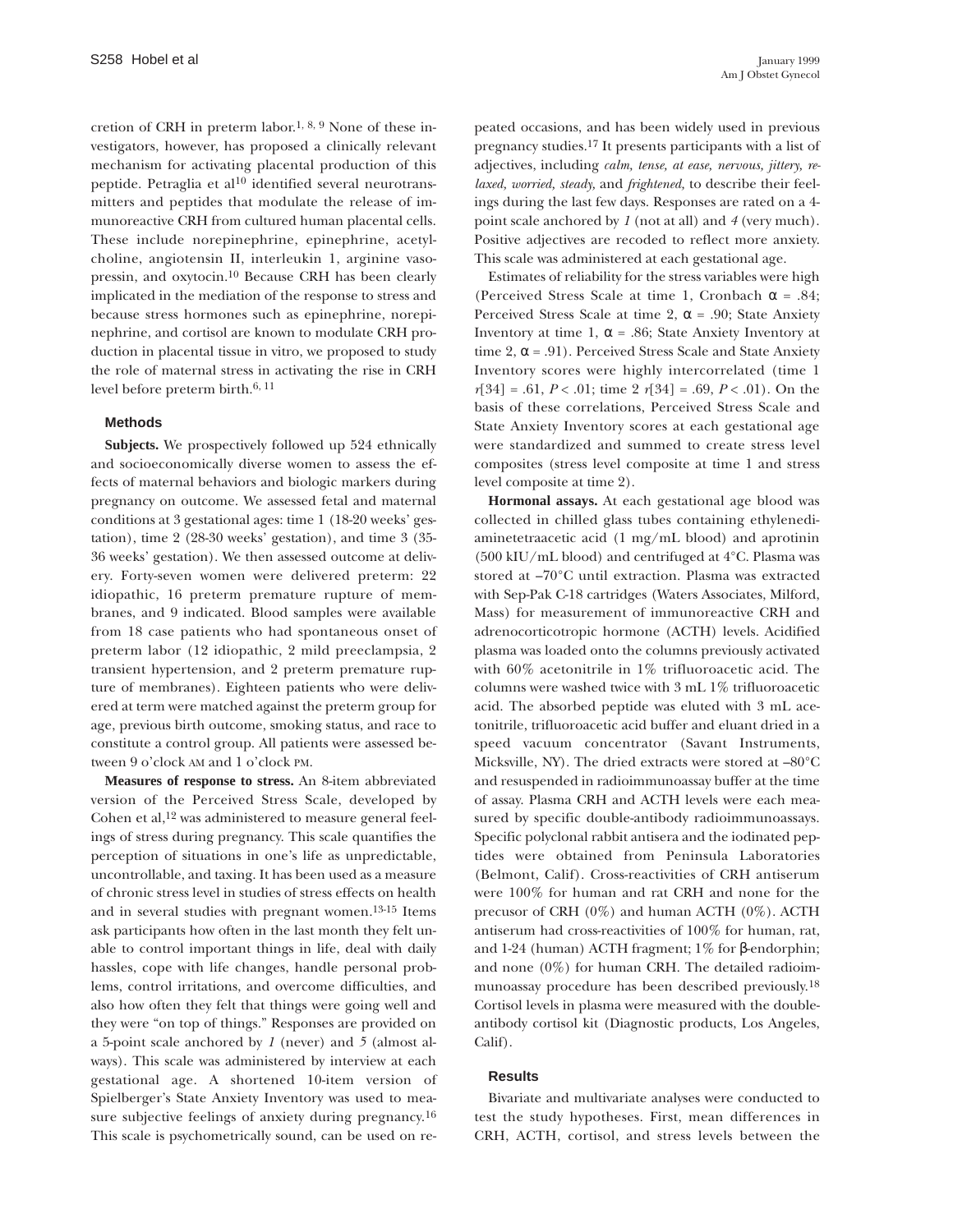preterm and matched control groups were tested with analyses of variance and planned comparisons. The within-subject residual from each overall repeated measure analysis of variance was used as the error term in all comparisons. For tests of group differences at time 2, time 1 levels were used as covariates to reflect changes. Second, bivariate correlations among CRH level, ACTH level, cortisol level, stress level, demographic variables, and medical variables were examined separately for each group, primarily as a guide to planning simple regression analyses. Third, multiple regression equations were specified to examine the joint contributions of stress level, demographic variables, and medical variables in predicting hormone levels.

Before these analyses were conducted, *t* tests and  $\chi^2$ tests were performed to test for differences in demographic variables between the 2 groups. There were no significant differences  $(P < .05)$  between the preterm and matched control groups, in terms of mean  $(\pm SD)$  maternal age  $(27.7 \pm 5.9 \text{ years}$  and  $28.1 \pm 5.7 \text{ years}$ , respectively), mean  $(\pm SD)$  number of medical risk factors (3.2)  $\pm$  1 and 2.7  $\pm$  1.2, respectively), parity (22.2% and 38.9%) primiparous, respectively; 77.8% and 61.1% multiparous, respectively), education (86.7% and 69.2% high school graduates, respectively; 0.0% and 23.1% college graduates, respectively; 13.3% and 7.7% other, respectively), marital status (33.3% and 61.1% married, respectively;  $66.7\%$  and  $38.9\%$  single, respectively), ethnicity  $(11.1\%$ and 11.1% white non-Hispanic, respectively; 27.8% and 27.8% Hispanic, respectively; 55.6% and 55.6% African American, respectively; 5.6% and 5.6% Asian, respectively), and annual family income (50.0% and 41.2% <\$20,000, respectively; 27.8% and 23.5% \$20,000- \$39,999, respectively; 16.7% and 5.9% \$40,000-\$49,999, respectively;  $5.6\%$  and  $29.4\% \geq $50,000$ , respectively).

Tests revealed that the preterm group had significantly greater plasma CRH levels (*t*[34] = 27.47, *P* < .001), ACTH levels  $(t[34] = 9.93, P < .001)$ , and cortisol levels  $(t[34] = 14.33, P < .001)$  than did matched control subjects at time 1 (Table I; Figs 1 through 3). At time 2 the preterm group had significantly greater changes in ACTH levels  $(t[33] = 2.28, P < .03)$  and cortisol levels  $(t[33] = 3.14, P < .005)$  than did the control group, but changes in CRH levels from time 1 to time 2 were not significantly different from those in the control group (*P* > .05). However, Fig 1 illustrates that absolute levels of CRH at time 2 remained significantly greater in the preterm group than in the control group. Stress levels did not differ significantly between groups at time 1 or time 2. The size of the preterm group at time 3 was reduced by early delivery, but Figs 1 and 2 indicate that levels of CRH and ACTH at 35 to 36 weeks' gestation in the few women left who were delivered before 37 weeks' gestation were greater than those in the control subjects.

Bivariate correlational analyses (Table II) indicated

**Table I.** Mean  $(\pm SD)$  stress and hormone levels

| Variable                    | Preterm group*   | Control group      |
|-----------------------------|------------------|--------------------|
| Stress level composite      |                  |                    |
| Time 1                      | $0.28 + 1.56$    | $-0.28 \pm 2.01$   |
| Time 2                      | $0.10 + 1.68$    | $-0.10 + 2.03$     |
| CRH level $(pg/mL)$         |                  |                    |
| Time 1                      | $22.90 + 2.41$   | $6.90 + 0.54$      |
| Time 2                      | $334.23 + 15.57$ | $238.87 \pm 25.52$ |
| Time 3                      | $927.10 + 22.91$ | $818.52 + 33.44$   |
| $ACTH$ level $(pg/mL)$      |                  |                    |
| Time 1                      | $22.62 \pm 1.02$ | $19.10 + 1.10$     |
| Time 2                      | $24.96 + 0.81$   | $21.69 \pm 1.09$   |
| Time 3                      | $26.31 + 0.64$   | $23.10 + 0.72$     |
| Cortisol level $(\mu g/mL)$ |                  |                    |
| Time 1                      | $20.86 \pm 0.63$ | $17.52 + 0.76$     |
| Time 2                      | $26.92 + 0.67$   | $24.74 + 0.58$     |
| Time 3                      | $31.60 \pm 0.73$ | $31.52 + 0.70$     |
|                             |                  |                    |

\*The number of women in the preterm group at time 2 was 17 and that at time 3 was 7.

significant associations in the preterm group between stress level at time 1 and CRH level at time 2 (*r* = +.48, *P* < .05). Maternal age was the only other variable correlated with CRH level in the preterm group  $(r = -.53, P < .05)$ . Separate hierarchic regression equations predicting CRH level at time 2 in each group were conducted with variables entered in 3 steps. CRH level at time 1 and maternal age were entered at step 1, stress level at time 1 was entered at step 2, and stress level at time 2 was entered at step 3. The equation was significant for the preterm group  $(F[4.13] = 16.55, P < .001)$  and was not significant for the matched control group. In the preterm group, CRH level at time 1 ( $\beta$  = .60, *P* < .01) and maternal age ( $\beta$ = .40, *P* < .05) were significant predictors of CRH level at time 2. Moreover, in step 2, stress level at time 1 was a significant predictor of CRH level changes from time 1 to time 2 ( $\beta$  = .35, *P* < .05). The time 2 stress level entered in step 3 did not add to the prediction of changes in CRH level (β = .11,  $P$  > .05). That is, change in stress level from time 1 to time 2 did not add to prediction of CRH level change from time 1 to time 2.

## **Comments**

In this study we observed, at as early as 18 to 20 weeks' gestation, significantly greater maternal CRH levels in a group of women who subsequently had spontaneous delivery of preterm infants than in a matched control group. Levels of CRH remained significantly greater in the preterm group at 28 to 30 weeks' gestation, and at 35 to 36 weeks' gestation among those who were not yet delivered. Elevated levels of CRH in patients destined to be delivered preterm have been reported by several investigators, but no clinically relevant mechanism has been proposed.1, 8, 9 In 1984 we proposed that maternal stress could play a central role in initiating a cascade of events leading to preterm labor.19 In the past 15 years we have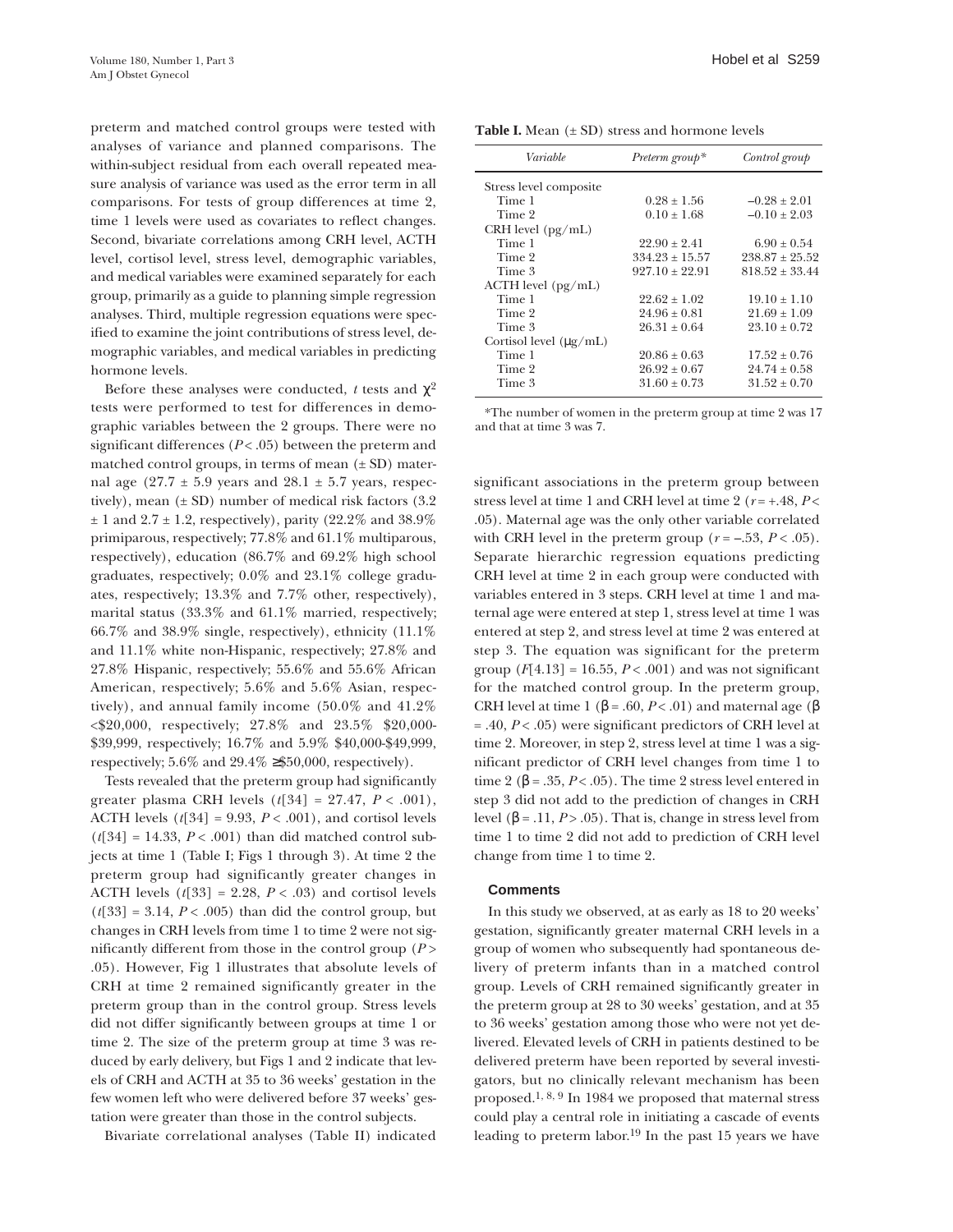

**Fig 1.** Individual data points for maternal plasma CRH level for the preterm group and matched controls at time 1 (18-20 weeks' gestation, **A**), time 2 (28-30 weeks' gestation, **B**) and time 3 (35- 36 weeks' gestation, **C**).

seen an improved understanding of the biobehavioral mechanisms that make up the stress response.11 As noted earlier, CRH gene expression by the placenta can be initiated by several neurotransmitters and peptides common in the classic neuroendocrine response to stress.10

In this study we also observed a significant association between psychosocial stress level as early as 18 to 20 weeks' gestation and significant elevations of CRH level at 28 to 30 weeks' gestation. Stress level also predicted significant changes in CRH level between 18 to 20 weeks' gestation and 28 to 30 weeks' gestation. We observed no overlap between CRH levels in patients who were delivered preterm and CRH levels in those who were delivered at term, suggesting that gene expression is turned on earlier than 18 to 20 weeks' gestation. This is consistent with the observations of McLean et al, $9$  who suggest that these changes are consistent with the setting of a biologic clock for early delivery. We are the first to suggest that maternal stress could be an early trigger to initiate CRH gene expression in the placenta and program this biologic clock for preterm delivery. We have preliminary data showing that our stress level measures correlated significantly with urinary norepinephrine levels in the patients followed up in this study.20 Norepinephrine is among the neurotransmitters known to turn on CRH gene expression in the placenta. It should be noted that some patients in this study were delivered preterm and had elevated CRH levels but did not have stress, as determined by the questionnaire, which suggests that there may be other causes for CRH gene expression, such as inflammation.<sup>11</sup>

The elevations in maternal CRH level observed in this study most likely represent biologically active hormone because of the observed significant elevations in maternal ACTH and cortisol levels when compared to controls at 18-20 and 28-30 weeks. An alternative explanation could be the role of vasopressin release during stress and its effect on ACTH release. It was shown by Goland et al<sup>21</sup> that chronic placental CRH stimulation during pregnancy leads to an enhanced ACTH release as a result of vasopressin release during stress. In addition, vasopressin is among the peptides known to stimulate CRH gene expression in the placenta.10 Our data suggest that there is an accelerated activation of the placental maternal adrenal axis in patients who are at risk for preterm delivery. More than a decade ago, Carr et al<sup>22</sup> showed progressive increases in both ACTH and cortisol levels throughout pregnancy. Elevations of ACTH level may also be of placental origin because, as Rees et al23 and Petraglia et al<sup>24</sup> showed, the placenta can secrete ACTH in response to CRH. Whatever its source, its downstream effect results in a significant elevation of maternal cortisol levels, and cortisol acts as a positive feedback loop for CRH gene expression at the level of the placenta but not the hypothalamus.6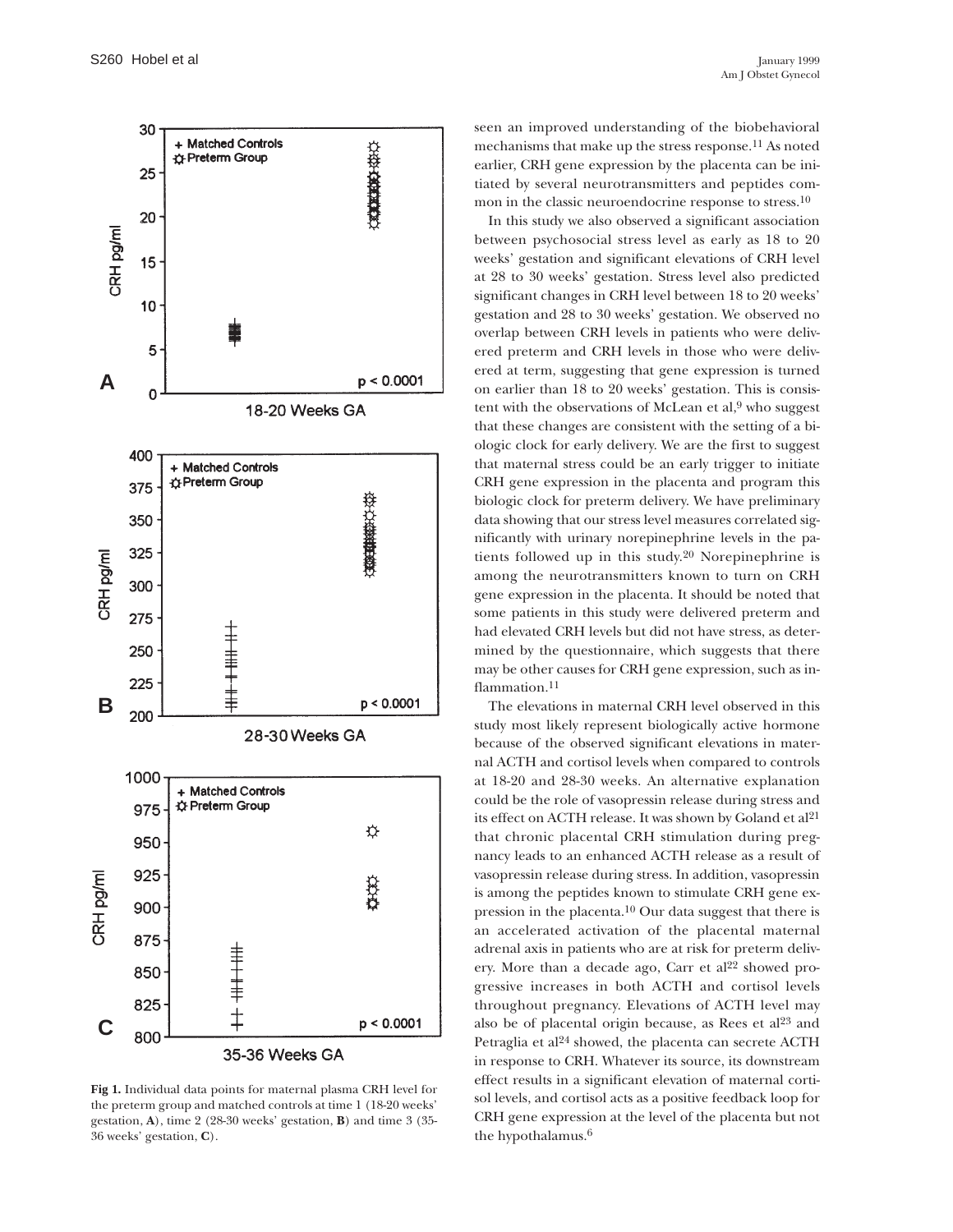



**Fig 2.** Individual data points for maternal plasma ACTH level for the preterm group and matched control subjects for time 1 (18- 20 weeks' gestation), time 2 (28-30 weeks' gestation), and time 3 (35-36 weeks' gestation).

**Fig 3.** Individual data points for maternal plasma cortisol level for the preterm group and matched control subjects at time 1 (18-20 weeks' gestation), time 2 (28-30 weeks' gestation), and time 3 (35-36 weeks' gestation).

|  | Table II. Correlations among stress level, CRH level, and maternal age for preterm and control groups |  |  |  |  |  |  |  |
|--|-------------------------------------------------------------------------------------------------------|--|--|--|--|--|--|--|
|--|-------------------------------------------------------------------------------------------------------|--|--|--|--|--|--|--|

|                      | CRH level, time 1 | CRH level, time 2 | Stress, time 1 | Stress, time 2 | Maternal age   |
|----------------------|-------------------|-------------------|----------------|----------------|----------------|
| CRH level, time 1    | 00.1              | $0.78*$           | 0.23           | 0.11           | $-0.25$        |
| CRH level, time 2    | $0.66*$           | 1.00              | $0.46\dagger$  | 0.34           | $-0.53\dagger$ |
| Stress level, time 1 | $-0.38$           | $-0.48\dagger$    | 1.00           | $0.83*$        | 0.07           |
| Stress level, time 2 | $-0.33$           | $-0.47\dagger$    | $0.84*$        | 1.00           | $-0.05$        |
| Maternal age         | $-0.17$           | 0.17              | $-0.41$        | $-0.18$        | $1.00\,$       |

Correlations above the diagonal of 1.00 values are for the preterm group; correlations below that diagonal are for the control group.  $*P < .01$ .

 $\dagger P$  < .05

The plasma of pregnant women contains a circulating binding protein specific for CRH, and it has been suggested that this protein may protect the maternal pituitary gland against the progressive increase in CRH levels during pregnancy.25, 26 In pregnancies complicated by preterm labor and preeclampsia, in which significant elevations in CRH levels have been reported, there is concern that the excess CRH may not be biologically active. We did not measure CRH binding protein in this study; however Perkins et al<sup>27</sup> reported that plasma levels of CRH binding protein were significantly reduced in patients with preterm labor or preeclampsia.

The observed changes in neuropeptide concentrations that we believe to be a response to maternal stress are consistent with a mechanism to prepare the fetus for an untimely delivery. Set into action are a series of endocrine events both autocrine and paracrine to prepare the fetus and uterus for parturition. First, elevated levels of CRH appear in the fetal circulation, as shown by Goland et al, $4, 28$  suggesting that this peptide is available

to activate the fetal pituitary-adrenal axis, which is considered to be mature during the second trimester.29 We previously showed by time trend analysis of unconjugated estriol levels that the fetal pituitary-adrenal axis is sensitive to maturational events near term, showing a peak between 32 and 34 weeks' gestation that is followed by a nadir at 35 weeks' gestation and then a second steep rise between 35 and 37 weeks' gestation.30 These data suggest that the fetal pituitary-adrenal axis is undergoing maturation consistent with a clock that has a set time for parturition.9 The acute rise in maternal CRH level near term may account for these maturational observations, providing further stimulation of fetal ACTH and adrenal synthesis and secretion of cortisol and dehydroepiandrosterone.31 Moreover, there is direct evidence of a sudden rise in fetal corticoid levels late in human gestation consistent with the second steep rise in estriol levels.32 The positive feedback loop between the fetal adrenal gland (increased corticoid levels) and placental production of CRH provides a mechanism for an expo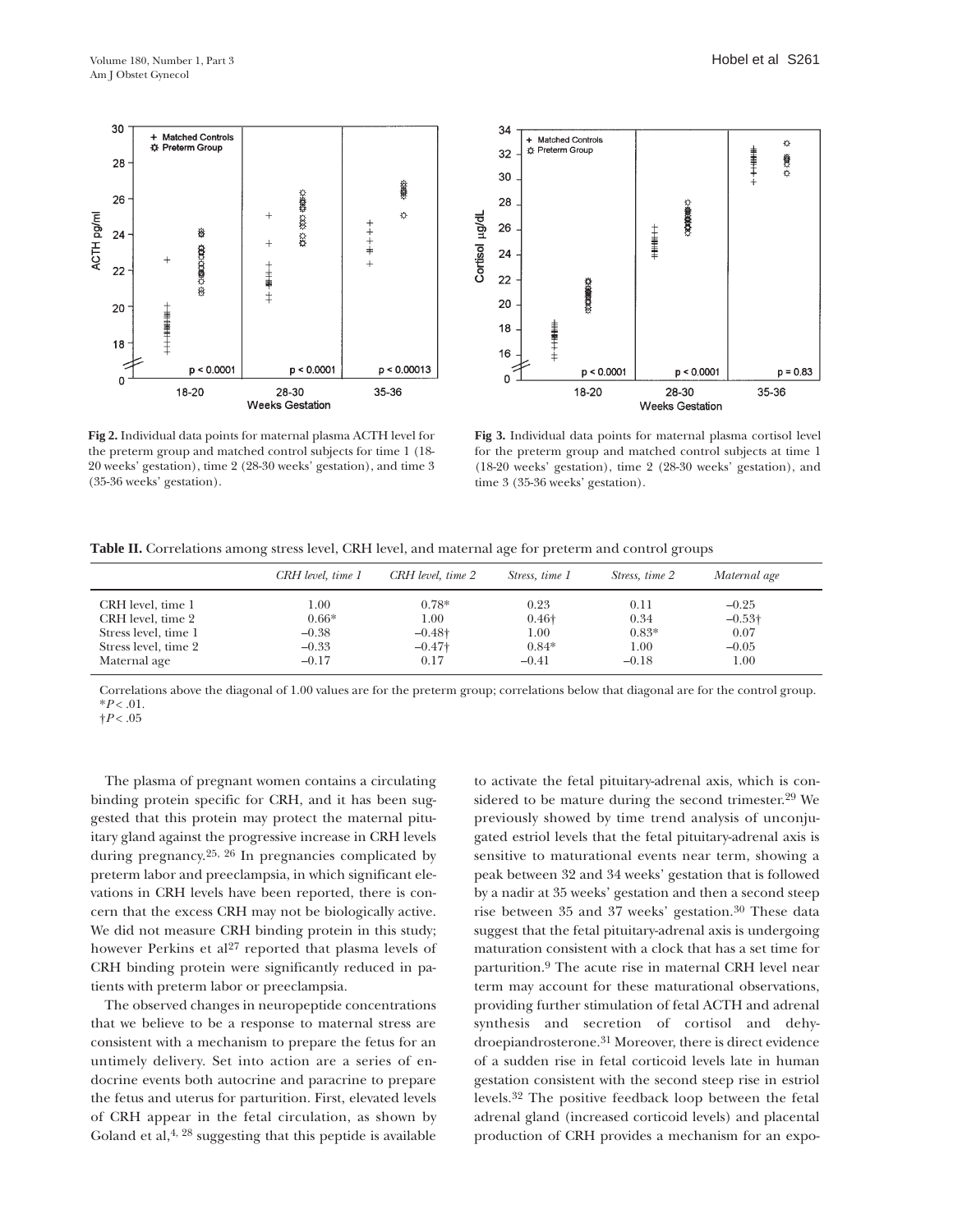nential rise in levels of CRH and estrogens, 2 important mediators of labor.33 Data from various investigators showing an early activation of CRH gene expression in the placenta provide a mechanism through which these maturational events could occur early in the case of preterm labor. Recently, McGregor et al<sup>34</sup> found an early estriol surge occurring in a group of women approximately 3 weeks before preterm delivery, which matches our earlier observations of an estriol increase occurring near term. This relationship between placental CRH level and the fetal pituitary-adrenal axis could be an attempt by the maternal-fetal-placental unit to bring about early fetal maturation to increase the chances for survival in case the fetus is delivered early.

So far we have centered our discussion on the physiologic significance of placental CRH on maternal and fetal pituitary-adrenal axis activation. Jones et al7 proposed a paracrine interaction of tissues other than the placenta that secrete CRH in the presence of cortisol, such as the amnion, chorion, and decidua. Thus the hypercorticoid state brought about by the elevations of ACTH and cortisol levels could add a third dimension to this complex interaction. These same investigators showed that both CRH and ACTH are capable of stimulating prostaglandin production (prostaglandin  $E_2$  and  $F_{2\alpha}$ ) by amnion cells in early and late pregnancy.35, 36 The myometrium is the final target tissue at which these hormones play their primary role in initiating parturition. Apparently CRH itself has no intrinsic action on the myometrium37; however, CRH can potentiate the action of oxytocin on myometrial contractility, which is prostaglandin dependent.38 A myometrial CRH receptor that increases in affinity during pregnancy has been found.39 The precise role that this receptor plays in the mechanisms influencing parturition is at present unknown.

It thus appears that during pregnancy the placenta is a source of a regulatory factor (CRH) that can interact with both the maternal and fetal pituitary-adrenal axes to initiate a cascade of endocrine events, both paracrine and autocrine, that determine the timing of delivery. We observed a significant relationship between maternal stress level and elevations in maternal plasma CRH levels during the second trimester in women who were subsequently delivered preterm. Maternal stress may be among the clinical conditions contributing to the cascade of events leading to preterm birth, and CRH level may be a biologic marker that will help to discriminate patients at risk.

#### **REFERENCES**

1. Campbell EA, Linton EA, Wolfe CD, Scraggs PR, Jones MT, Lowry PJ. Plasma corticotropin-releasing hormone concentrations during pregnancy and parturition. J Clin Endocrinol Metab 1987;64:1054-9.

- 2. Laatikainen T, Virtanen T, Raisanen I, Salminen K. Immunoreactive corticotropin-releasing factor and corticotropin during pregnancy, labor and puerperium. Neuropeptides 1987;10:343-53.
- 3. Sasaki A, Shinkawa O, Margioris AN, Liotta AS, Sato S, Murakami O, et al. Immunoreactive corticotropin-releasing hormone in human plasma during pregnancy, labor and delivery. J Clin Endocrinol Metab 1987;64:224-9.
- 4. Goland RS, Wardlaw SL, Blum M, Tropper PJ, Stark RI. Biologically active corticotropin-releasing hormone in maternal and fetal plasma during pregnancy. Am J Obstet Gynecol 1988;159:884-90.
- 5. Shibasaki T, Odagiri E, Shizume K, Ling N. Corticotropin-releasing factor–like activity in human placental extracts. J Clin Endocrinol Metab 1982;55:384-6.
- 6. Robinson BG, Emanuel RL, Frim DM, Majzoub JA. Glucocorticoid stimulates expression of corticotropin-releasing hormone gene in human placenta. Proc Natl Acad Sci U S A 1988;85:5244-8.
- 7. Jones AS, Brooks AN, Challis JR. Steroids modulate corticotropin-releasing hormone production in human fetal membranes and placenta. J Clin Endocrinol Metab 1989;68:825-34.
- 8. Warren WB, Patrick SL, Goland R. Elevated maternal plasma corticotropin-releasing hormone levels in pregnancies complicated by preterm labor. Am J Obstet Gynecol 1992;166:1198- 207.
- 9. McLean M, Bisits A, Davies J, Woods R, Lowry P, Smith Roger. A placental clock controlling the length of human pregnancy. Nat Med 1995;1:460-3.
- 10. Petraglia F, Sutton S, Vale W. Neurotransmitters and peptides modulate the release of immunoreactive corticotropin-releasing factor from cultured human placental cells. Am J Obstet Gynecol 1989;160:247-51
- 11. Johnson EO, Kamilaris TC, Chrosos GP, Gold PN. Mechanisms of stress: a dynamic overview of hormonal and behavioral homeostasis. Neurosci Biobehav Rev 1992;16:115-30.
- 12. Cohen S, Kamarck T, Mermestein R. A global measure of perceived stress. J Health Soc Behav 1983;24:385-96.
- 13. Lobel M, Dunkel-Schetter C, Scrimshaw SC. Prenatal maternal stress and prematurity: a prospective study of socioeconomically disadvantaged women. Health Psychol 1992;11:32-40.
- 14. Moore ML, Meis P, Jeffries S, Ernest JM, Buerkle L, Swain M, et al. A comparison of emotional state and support in women at high and low risk for preterm birth with diabetes in pregnancy, and in non-pregnant professional women. Prenatal Perinatal Psychol J 1991;6:109-27.
- 15. Wadhwa PD, Sandman CA, Porto M, Dunkel-Schetter C, Garite TJ. The association between prenatal stress and infant birth weight and gestational age at birth: a prospective investigation. Am J Obstet Gynecol 1993;169:858-65.
- 16. Spielberger CD. Manual for the state-trait anxiety inventory. Palo Alto (CA): Consulting Psychologists Press; 1983.
- 17. Istvan J. Stress, anxiety, and birth outcomes: a critical review of the evidence. Psychol Bull 1986;100:331-48.
- 18. Castro LC, Arora C, Parvez S, Parvez H, Valenzuela G, Hobel CJ. Plasma atrial natriuretic peptide levels during the rat estrous cycle, pregnancy, and puerperium. Am J Obstet Gynecol 1989;160:15-9.
- 19. Bragonier JR, Cushner IM, Hobel CJ. Social and personal factors in the etiology of preterm birth In: Fuchs F, Stubblefield P, editors. Preterm birth. New York: MacMillan; 1984. p. 64-85.
- 20. Hobel CJ, Castro LC, Woo G, Dunkel-Schetter C, Roll K, Arora C. Individual and interactive effects of mental stress and physical strain in late pregnancy on urinary catecholamines [abstract P353]. J Soc Gynecol Invest 1995;2:393.
- 21. Goland RS, Wardlaw SL, MacCarer G, Warren WB, Stark RI. Adrenocorticotropin and cortisol responses to vasopressin during pregnancy. J Clin Endocrinol Metab 1991;73:257-61.
- 22. Carr BR, Parker CR, Madden JD, MacDonald PC, Porter JC. Maternal plasma adrenocorticotropin and cortisol relationships throughout human pregnancy. Am J Obstet Gynecol 1981;139:416-22.